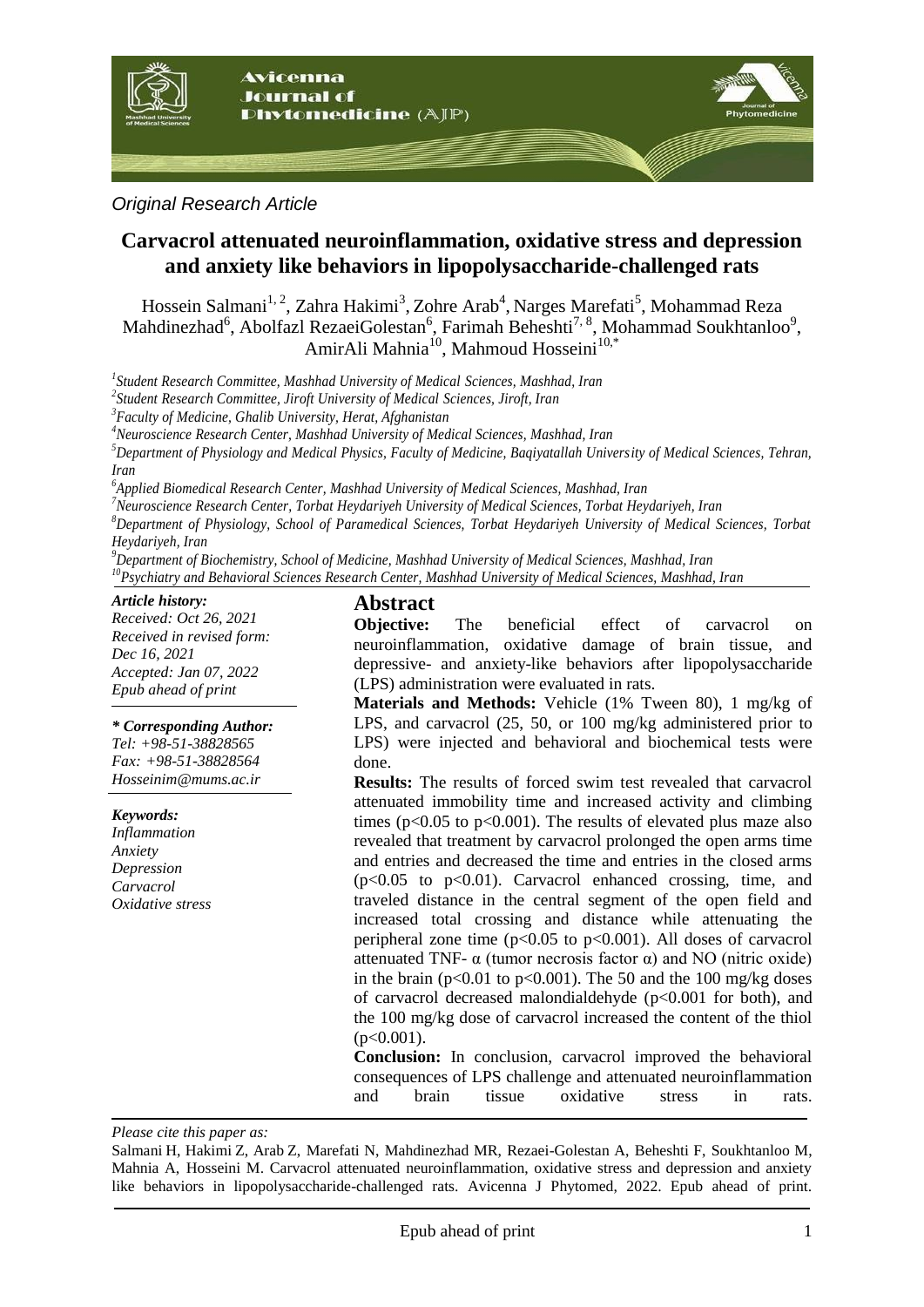# **Introduction**

It is well documented that systemic inflammation is accompanied by a mirror inflammation in the central nervous system (CNS), which later influences brain function. Neuroinflammation, which occurs after systemic inflammation, is reported to be related to the activation of microglia and infiltration of immune cells from peripheral circulation into the brain parenchyma (Miller and Raison, 2015). Activation of microglia is followed by emergence of high levels of a range of inflammatory mediators such as interleukin (IL)-1β, IL-6, interferon-γ (IFN-γ), tumor necrosis factor  $\alpha$  (TNF- $\alpha$ ), and other secondary mediators (Patterson, 2015). Some behavioral changes have been reported to be accompanied by neuroinflammation which are collectively named sickness behavior. It is a part of the host's homeostatic defense to fight against inflammation. Sickness behavior is marked by fever, fatigue, anhedonia, reduced appetite, cognitive impairment, sleep disturbances, somnolence, depression, anxiety-like behaviors, and reduced social and motor activity (Cunningham, 2013; Holmes, 2013; Roth et al., 2004; Teeling and Perry, 2009). A close relationship between depression and neuroinflammation has also been suggested. Depression is not agedependent and it could happen in all ages among children, adolescents, adults, and the elderly. It is a common and serious mood disease in which, the patient is repeatedly sad, and has a low mood, and a low level of activity (Zung, 1965). The concentration of inflammatory cytokines in the peripheral blood of depressed people has been reported to be increased along with signs such as lack of pleasure, reduced activity, and cognitive impairment (Raison et al., 2006). Recent findings have shown that inflammation and the produced cytokines such as IL-6 and TNF-α affect the HPA (hypothalamus-pituitary-adrenal) axis and the release of corticotrophinreleasing hormone (CRH) and increase blood cortisol. Pro-inflammatory cytokines also decrease the monoamines, especially serotonin in the brain and cause depression (Furtado and Katzman, 2015; Miller et al., 2009).

In animal experiments, systemic lipopolysaccharide (LPS) injection has been repeatedly used to induce neuroinflammation. LPS injection in rats and mice has been reported to be followed by sickness behaviors which seems to be primarily mediated through increases of inflammatory mediators such as TNF- $\alpha$ , IL-6, and IL-1β in the brain (Holmes, 2013; Salmani et al., 2020). For fever induction, IL-6 is required, whereas IL-1β and TNF- $\alpha$  are known to be involved in behavioral response (Thomson et al., 2014). Anxiety- and depressive-like behaviors have been frequently reported after systemic LPS injection (Huang et al., 2008). On the other hand, antiinflammatory drugs have been well known to exert anti-depression and anxiolytic effects (Beheshti et al., 2020). In addition, the drugs used to treat brain disorders, including depression, show antiinflammatory properties (Bakhtiari-Dovvombaygi et al., 2021; Hosseini et al., 2021; Khazdair et al., 2015; Marefati et al., 2021; Zhao et al., 2020). Some plants and their components have also been shown to have beneficial effects on cognitive impairments, depression, and anxiety, probably through ameliorating inflammation and oxidative stress (Arab et al., 2020; Khazdair et al., 2015; Norouzi et al., 2016; Samarghandian et al., 2018). In this matter, the protective effects of oregano, *Zataria multiflora*, and thyme, which contain a considerable amount of carvacrol, against CNS disorders have been suggested (Arab et al., 2020).

Carvacrol is a compound found in the numerous aromatic plants such as oregano and thyme (Silva et al., 2012). Carvacrol has antioxidative and anti-inflammatory properties (Amin et al., 2021; Amin et al., 2020b; Ghorani et al., 2021a). The positive effects of carvacrol on respiratory system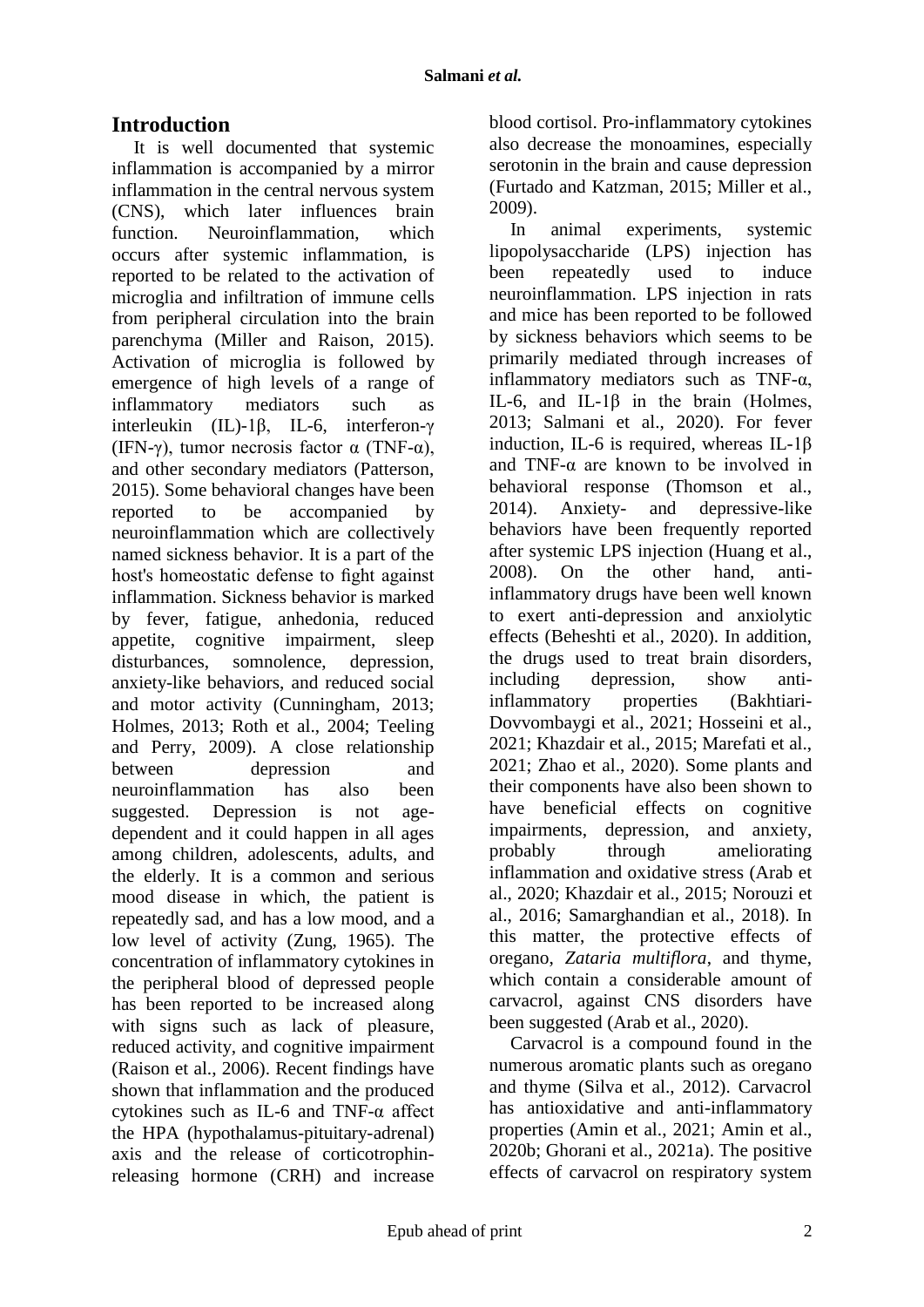disorders have also been reported (Alavinezhad et al., 2017; Amin et al., 2020a; Amin et al., 2021; Boskabady et al., 2016; Ghorani et al., 2021a; Ghorani et al., 2021b; Ghorani et al., 2019; Khazdair et al., 2018; Khazdair and Boskabady, 2019a; Khazdair and Boskabady, 2019b). Carvacrol has been reported to reduce inflammatory indicators, including IL-1β, IL-6, TNF- $α$ , and prostaglandin E2 (PGE2), and increase IL-10 production (Amin et al., 2021; Kianmehr et al., 2019; Kianmehr et al., 2016; Kianmehr et al., 2017; Lima Mda et al., 2013). The hepatoprotective effects of carvacrol have also been suggested (El-Gendy et al., 2021; Mortazavi et al., 2021). According to previous studies, carvacrol has antianxiety and anti-depressant properties through the gamma-aminobutyric acid (GABA)ergic pathway (Melo et al., 2010). By stimulating the serotonergic and noradrenergic systems, carvacrol also has an anti-depressant effect (Melo et al., 2011). Considering the role of inflammation in nervous system disorders, this study was designed to evaluate the effects of carvacrol on neuroinflammation, oxidative stress, and depressive- and anxiety-like behaviors after lipopolysaccharide (LPS) administration in rats.

# **Materials and Methods Animals, grouping and drugs**

Fifty rats (weighing  $230\pm20$  g) were maintained in a standard environment (temperature 23±1°C with a periodic light/dark cycle). Food and tap water were available for the rats. The Committee on Animal Research of Mashhad University of Medical Sciences fulfilled working with animals in accordance with approved procedures (Approval ID: IR.MUMS.MEDICAL.REC.1398.809).

The rats were assigned into the following groups  $(n=7-10)$ , (i) Control, (ii) LPS, (iii) LPS-CAR25 (received carvacrol 25 mg/kg), (iv) LPS-CAR50 (received carvacrol 50 mg/kg), and (v) LPS-CAR100 (received carvacrol 100 mg/kg). The number of animals within each group was selected based on previous works [\(Arab et](#page-9-0)  [al., 2020\)](#page-9-0).

The experiments were done during seven days. During the first three days, the animals were intraperitoneally (i.p.) treated by 25, 50, and 100 mg/kg of carvacrol (dissolved in 0.1% Tween 80) (Sigma-Aldrich Chemical Co.) in groups iii, iv, and v or its vehicle in the groups i and ii without LPS injection. On days 4-6, rats were injected i.p*.* with carvacrol in groups iii-v or its vehicle in control or LPS groups 30 min prior to LPS or saline injection. These days, the animals were i.p. injected with 1 mg/kg LPS (Sigma-Aldrich Chemical Co.) (in the LPS, LPS-CAR25, LPS-CAR50, and LPS-CAR100 groups) or equal volume of saline (in the Control group) two hours before the behavioral tests. Finally, the rats were sacrificed on the  $7<sup>th</sup>$  day.

# **Behavioral test Forced swim test**

Forced swim test (FST) was used to evaluate depressive-like behavior in rats. The apparatus was a chamber filled up to 0.3 m with water (22 to 24℃). The animal was placed in the water for 5 min, and immobilization, and active and climbing motions were evaluated [\(Arab et al., 2020;](#page-9-0) [Aryanezhad et al., 2021;](#page-9-1) [Norouzi et al.,](#page-11-0)  [2016;](#page-11-0) [Patro et al., 2016\)](#page-11-1).

# **Elevated plus maze**

The elevated plus maze (EPM) was used to investigate anxiety-like behavior. This apparatus includes two open and two closed arms facing each other. The test was done as previously reported ( Arab et al.,2020; [Norouzi et al., 2016](#page-11-0)[;Cioanca et](#page-9-2)  [al., 2014\)](#page-9-2).

# **Open field**

The open field equipment was a square box  $(100\times100\times40$  cm), and the floor of the apparatus was divided into two smaller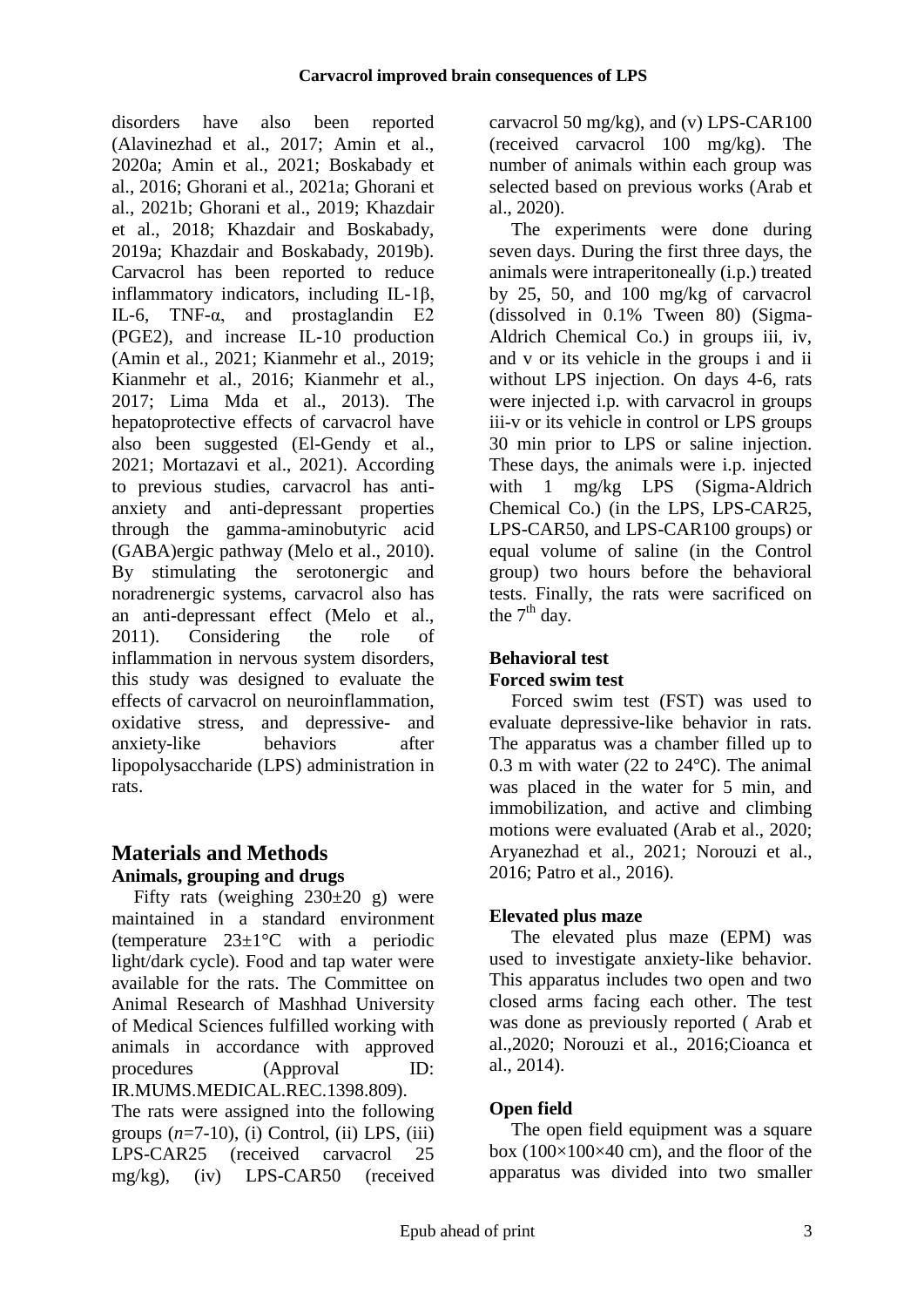segments called central and peripheral zones. The test was done as previously reported ( Arab et al.,2020; [Norouzi et al.,](#page-11-0)  [2016;](#page-11-0) [Hilakivi-Clarke et al., 1990\)](#page-10-0).

### **Tissue collection**

The day after the behavioral tests, the rats were deeply anesthetized using ketamine and xylazine injection, and the brains were removed and stored in -20℃ for MDA, thiol,  $TNF-\alpha$  and NO metabolite levels assessment.

### **Biochemical measurements**

The concentration of TNF-α was measured using an ELISA kit (Kermania Company, Kerman, Iran). The procedure provided by the company was followed. To estimate lipid peroxidation in the brain, MDA was measured. The method was previously reported [\(Hakimi et al., 2020\)](#page-10-1). The brain thiol content was also measured using 5, 5'-dithio-bis-(2-nitrobenzoic acid) (DTNB) as a reagent. The method was previously reported [\(Hakimi et al., 2020\)](#page-10-1). The level of the metabolite of NO was estimated using the Griess reagent (Promega Corporation, USA). The company's instructions were considered for measurement.

#### **Statistical analyses**

SPSS 16.0 was used to analyze the collected data and data are reported as mean±S.E.M. One-way analysis of variance (ANOVA), followed by Tukey's *post hoc* test, was used to analyze the significant differences among the groups. A p less than 0.05 was considered a significant difference.

### **Results**

### **Carvacrol improved rats' performance in the FST**

The FST results revealed that in the LPS group, immobility time was significantly longer ( $p<0.001$ ), and active  $(p<0.001)$  and climbing  $(p<0.001)$  times were significantly shorter compared to the

control rats (Figure 1A and B). In the rats pretreated with carvacrol (all doses), the immobility time was significantly decreased (p<0.001 for all doses), and active ( $p<0.01$ ) and climbing time ( $p<0.05$ ) - p<0.001) were increased compared to the LPS group  $(p<0.001$  for all doses). In addition, carvacrol 50 and 100 mg/kg more effectively decreased the immobility time in comparison to the 25 mg/kg dose (p<0.01- p<0.001) (Figure 1A and B).



Figure 1. The data of immobility time (A), active time (B), and climbing time (C) in the FST. \*\*\*p<0.001 shows the difference between the LPS and control groups.  $+p<0.05$ ,  $^{++}p<0.01$  and  $+p<0.001$  show the difference between carvacroltreated groups and LPS group.  $\degree$ p<0.05,  $\degree$ %p<0.01 and  $\frac{$86}{9}$  p<0.001 show the difference among the carvacrol-treated groups. LPS: lipopolysaccharide and CAR: carvacrol.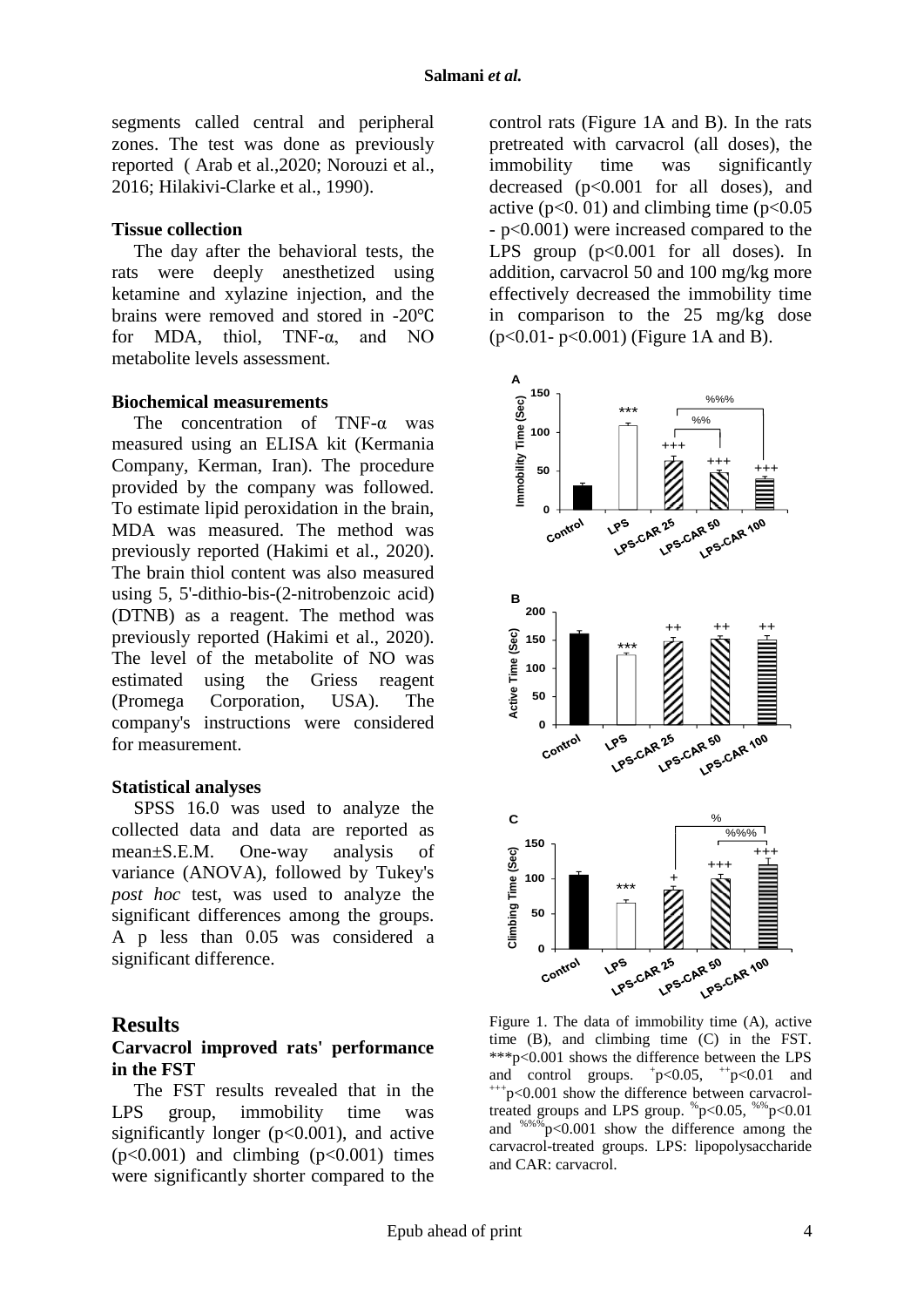### **Carvacrol improved rats' performance in the EPM test**

In the EPM test, LPS injection led to a decrease in the open arms entries and time spent (p<0.001 for both) and an increase in the closed arms entries and time  $(p<0.05$ and p<0.001, respectively) (Figures 2 and 3). Carvacrol, at all doses, increased the frequency of entry  $(p<0.05$  for all doses) and time spent in the open arms  $(p<0.05$ for the lowest and the medium doses and p<0.01 for the highest dose) (Figures 2A and B). Compared to the LPS-injected group, carvacrol in all three doses decreased the frequency of closed arm entries ( $p<0.01$  for the 25 and 50 mg/kg doses and  $p<0.05$  for the 100 mg/kg dose) (Figure 3A). In addition, the medium and the highest doses of carvacrol attenuated the time spent in the closed arms  $(p<0.01$ for both) (Figure 3B). Overall, no significant differences were observed among the different doses of carvacrol with respect to rats' performance in the EPM.



in the open arms  $(B)$ . \*\*\*p<0.001 shows differences between the LPS and control groups.  $+p<0.05$  and  $+p<0.01$  show differences between the carvacrol-treated groups and the LPS group. LPS: lipopolysaccharide and CAR: carvacrol.



Figure 3. Closed arms entries (A) and the time spent in the closed arms  $(B)$  in the EPM.  $*_{p<0.05}$ and \*\*\*p<0.001 show differences between the LPS and control groups.  $+p<0.05$  and  $+p<0.01$  show differences between the carvacrol-treated groups and the LPS group. LPS: lipopolysaccharide and CAR: carvacrol.

### **Carvacrol improved rats' performance in the open field**

In the open field, the LPS-treated rats crossed less frequently the central area (p<0.001), traveled a shorter distance (p<0.01) and spent a shorter time (p<0.001) than the control rats. In comparison to the LPS group, carvacrol (all three doses) increased the frequency of central area crossing  $(p<0.01$  for all doses), traveled distance in the central area (p<0.05 for all doses), and the time spent in the central zone  $(p<0.05$  for LPS-CAR25,  $p<0.01$  for the LPS-CAR50 and p<0.001 for LPS-CAR100) of the open field (Figures 4A, B and C).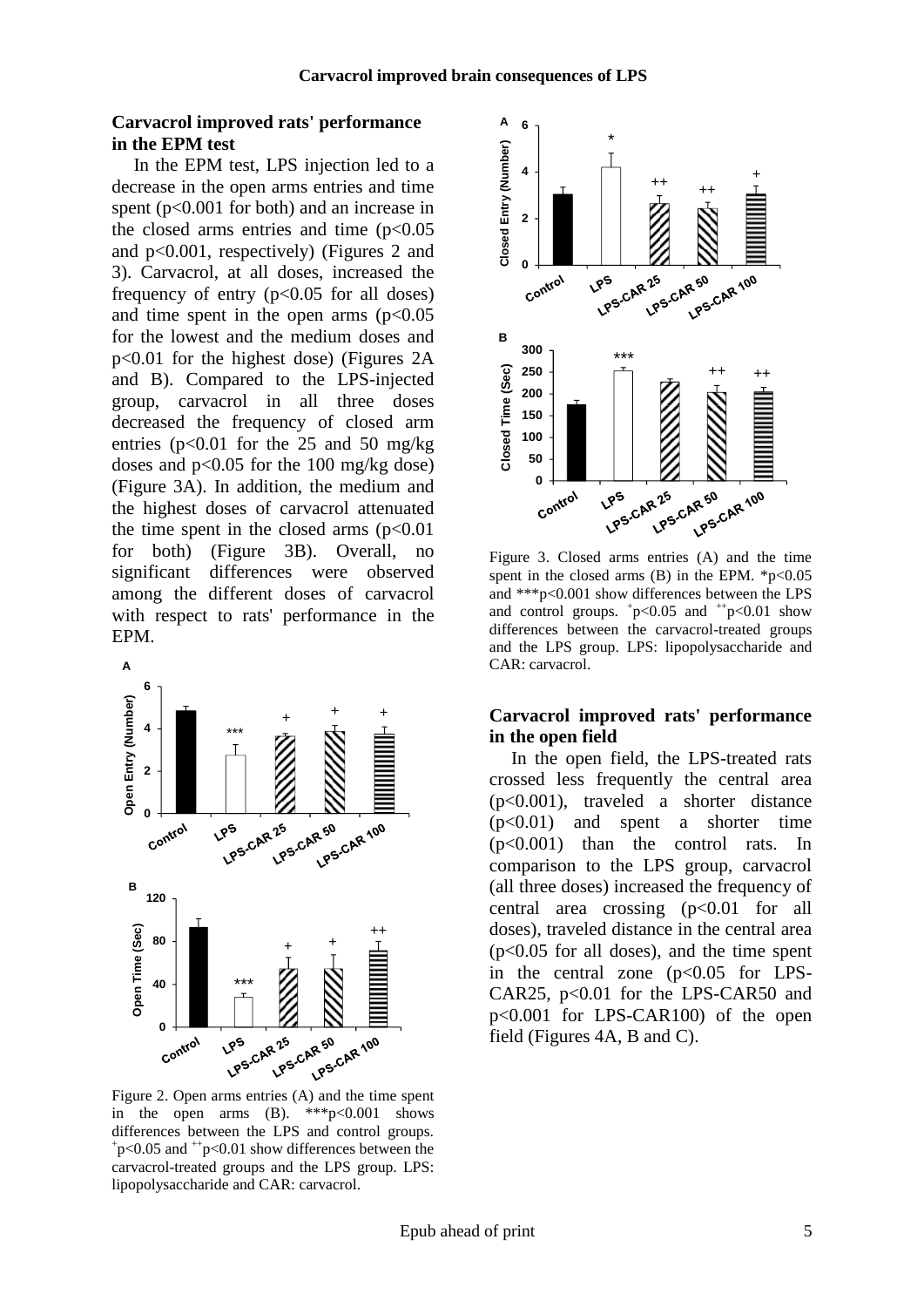

Figure 4. The data of frequency of line crossing (A), traveling path (B), and spending time (C) in the central area of the open field apparatus. \*\*p<0.01 and \*\*\*p<0.001 show differences between the LPS and the control groups.  $+p<0.05$ ,  $^{++}p<0.01$ , and  $^{++}p<0.001$  show differences between the carvacrol-treated groups and the LPS group, p<0.05 shows the difference between the 100 mg/kg carvacrol and 25 mg/kg carvacrol. LPS: lipopolysaccharide and CAR: carvacrol.

As Figure 5 shows, in the LPS-injected group a significant decrease in peripheral area crossing (p<0.001) and traveled distance  $(p<0.001)$  and a significant increase in the peripheral zone time (p<0.001) was shown (Figures 5 A, B, and C). Pretreatment with carvacrol 25, 50, and 100 mg/kg doses increased the crossing number ( $p<0.001$ ,  $p<0.001$ , and  $p<0.01$ respectively) and traveled distance  $(p<0.01$ for all doses) in the peripheral zone and reduced the time of the peripheral zone (p<0.001, p<0.01, and p<0.05, respectively).



Figure 5. The data of frequency of line crossing (A), traveling path (B), and spending time (C) in the peripheral area of the open field apparatus. \*\*\*p<0.001 shows differences between the LPS and control groups.  $+p<0.05$ ,  $+p<0.01$ , and  $+p<0.001$  show significant differences between the carvacrol-treated groups and the LPS group. LPS: lipopolysaccharide and CAR: carvacrol.

Additionally, in the LPS group, the total traveled distance  $(p<0.001)$  and the total crossing number  $(p<0.001)$  were lower than the control (Figures 6A and B). Carvacrol in 25, 50, and 100 mg/kg doses increased the total crossing number (p<0.001 for all doses) and the total traveled distance  $(p<0.01$  for all doses) compared to the LPS-injected rats.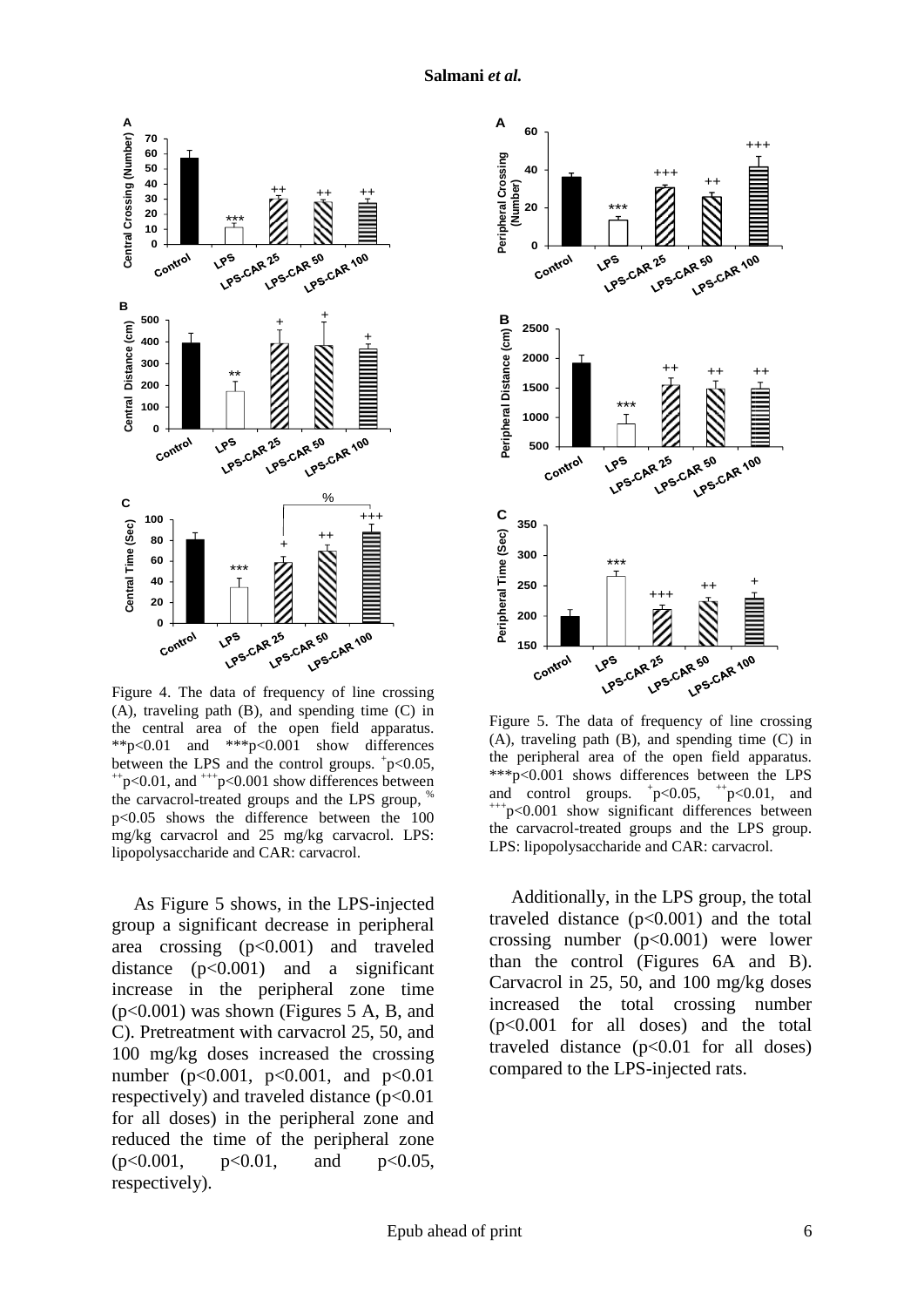



Figure 6. The data of the frequency of line crossing (A) and traveling path (B) in the total area of the open field apparatus. \*\*\*p<0.001 shows differences between the LPS and control groups.  $^{++}p<0.01$  and  $^{++}p<0.001$  show differences between the carvacrol-treated groups and the LPS group. LPS: lipopolysaccharide and CAR: carvacrol.

## **Carvacrol decreased TNF-α and NO metabolites levels in the brain**

LPS injection significantly increased the level of TNF- $\alpha$  (p<0.001) and NO metabolites  $(p<0.01)$  levels in the brain tissue of the LPS-injected rats compared to the control rats. Carvacrol at all three doses (25, 50, and 100 mg/kg) decreased TNF- $\alpha$  levels (p<0.01, p<0.01, and p<0.001, respectively) (Figure 7A). Additionally, NO concentration in the brain tissue of carvacrol-treated rats (all doses of carvacrol) was lower than the LPS-injected rats ( $p<0.001$ ,  $p<0.001$ , and p<0.01, respectively) (Figure 7B). There was no difference in the NO and TNF- $\alpha$ levels among the different doses of carvacrol (Figure 7).



Figure 7. The data of TNF- $\alpha$  (A) and NO metabolite (B) in the brain. \*\*p<0.01 and \*\*\*p<0.001 show differences between the LPS group and the control group.  $+p<0.01$  and  $+p<0.001$  show differences between the carvacrol-treated groups and the LPS group. LPS: lipopolysaccharide, CAR: carvacrol. TNF-α: tumor necrosis factor α and NO: nitric oxide.

### **Carvacrol decreased MDA and increased thiol content in the brain**

The biochemical assessments showed that the injection of LPS increased brain tissue MDA concentration (p<0.001) and reduced thiol content  $(p<0.001)$  (Figure 8A and B). In comparison with the LPS group, carvacrol (50 and 100 mg/kg but not 25 mg/kg doses) decreased MDA concentration  $(p<0.001$  for both). MDA level was significantly lower in the brain tissue of 50 and 100 mg/kg carvacrol groups compared to the 25 mg/kg carvacrol group  $(p<0.001$  for both) (Figure 8A). In the brain tissue of the 100 mg/kgtreated rats, the thiol content was higher than that in the LPS, LPS-CAR25, and LPS-CAR50 groups  $(p<0.001$  for all) (Figure 8B).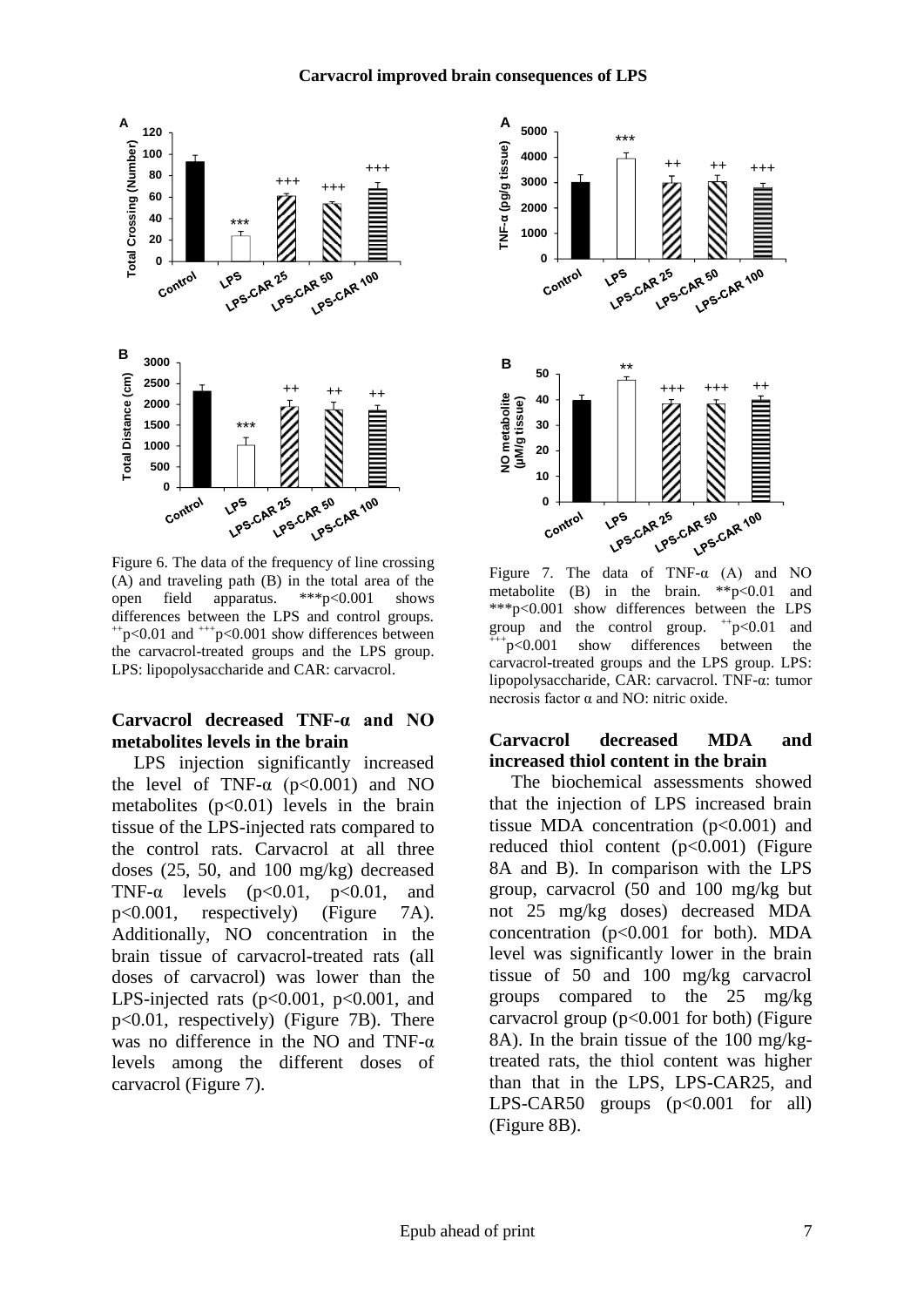

Figure 8. MDA (A) and thiol content (B) in the brain. \*\*\* p<0.001 show differences between the LPS group and the control group.  $+p<0.01$  and +++p<0.001 show differences between the carvacrol-treated groups and the LPS group. %%%p<0.001 shows the significant differences among the carvacrol-treated groups. LPS: lipopolysaccharide, CAR: carvacrol and MDA: Malondialdehyde.

## **Discussion**

In the present study, carvacrol treatment reduced anxiety and depressive-like behaviors in the LPS-injected rats and decreased oxidative stress and neuroinflammation in the brain. It is well documented that systemic inflammation is followed by activation of the immune system and induction of depression and anxiety [\(Dantzer et al., 2008\)](#page-9-3). In response to systemic LPS administration, microglial cells release pro-inflammatory indicators, such as IL-1 $\beta$ , TNF- $\alpha$ , IL-6, NO, and reactive oxygen species (ROS) in the brain regions such as the hippocampus and hypothalamus [\(Puffenbarger et al., 2000\)](#page-11-2). The findings of our current study showed that TNF- $\alpha$  and NO in the brain tissue significantly increased after LPS injection, which indicates a neuroinflammation status. Our results also revealed that neuroinflammation triggered by LPS injection affected the performance of the rats in FST, EPM, and OF tests.

The FST is a common method to assess depressive-like behavior in rodents. In our current research, the LPS-injected rats had a longer immobility time while shorter active and climbing times. These results confirm a depressive-like behavior as a manifestation of sickness behavior due to inflammation. A close association between inflammation and depressive-like behavior has been frequently suggested [\(Miller and](#page-11-3)  [Raison, 2015\)](#page-11-3). For instance, treatment of patients by IL-2 and interferon-gamma is followed by the symptoms of depression [\(O'Connor et al., 2009\)](#page-11-4). Interestingly, patients suffering from depression have all the characteristics of inflammation [\(Dantzer et al., 2008\)](#page-9-3). Anti-depressant effects of anti-inflammatory drugs have been reported in experimental animals and also in humans [\(Ismail and Mirza, 2015\)](#page-10-2). The findings of other studies also confirmed that treatment with LPS was followed by depressive-like symptoms [\(Depino, 2015\)](#page-9-4).

Sickness behaviors were also characterized by anxiety-like behaviors in the rodents model of inflammation [\(Azizi-](#page-9-5)[Malekabadi et al., 2015a;](#page-9-5) [Taksande et al.,](#page-12-0)  [2015\)](#page-12-0). EPM and open field tests are wellknown tools used to evaluate the anxietylike behavior in rodents [\(Azizi-Malekabadi](#page-9-6)  [et al., 2015b;](#page-9-6) [Hritcu and Gorgan, 2014;](#page-10-3) [Seibenhener and Wooten, 2015;](#page-12-1) [Swiergiel](#page-12-2)  [and Dunn, 2007\)](#page-12-2). LPS injection has been previously shown to be followed by an anxiety-like behavior in rodents as tested in EPM [\(Hritcu and Gorgan, 2014\)](#page-10-3). Consistently, we showed that in the EPM and open field tests, LPS-injected rats exhibited poorer performance than the control rats.

Considering the evidence showing the important role of inflammation in depression, anxiety, and sickness behavior, anti-inflammatory agents are suggested to have some beneficial effects [\(Kohler-](#page-11-5)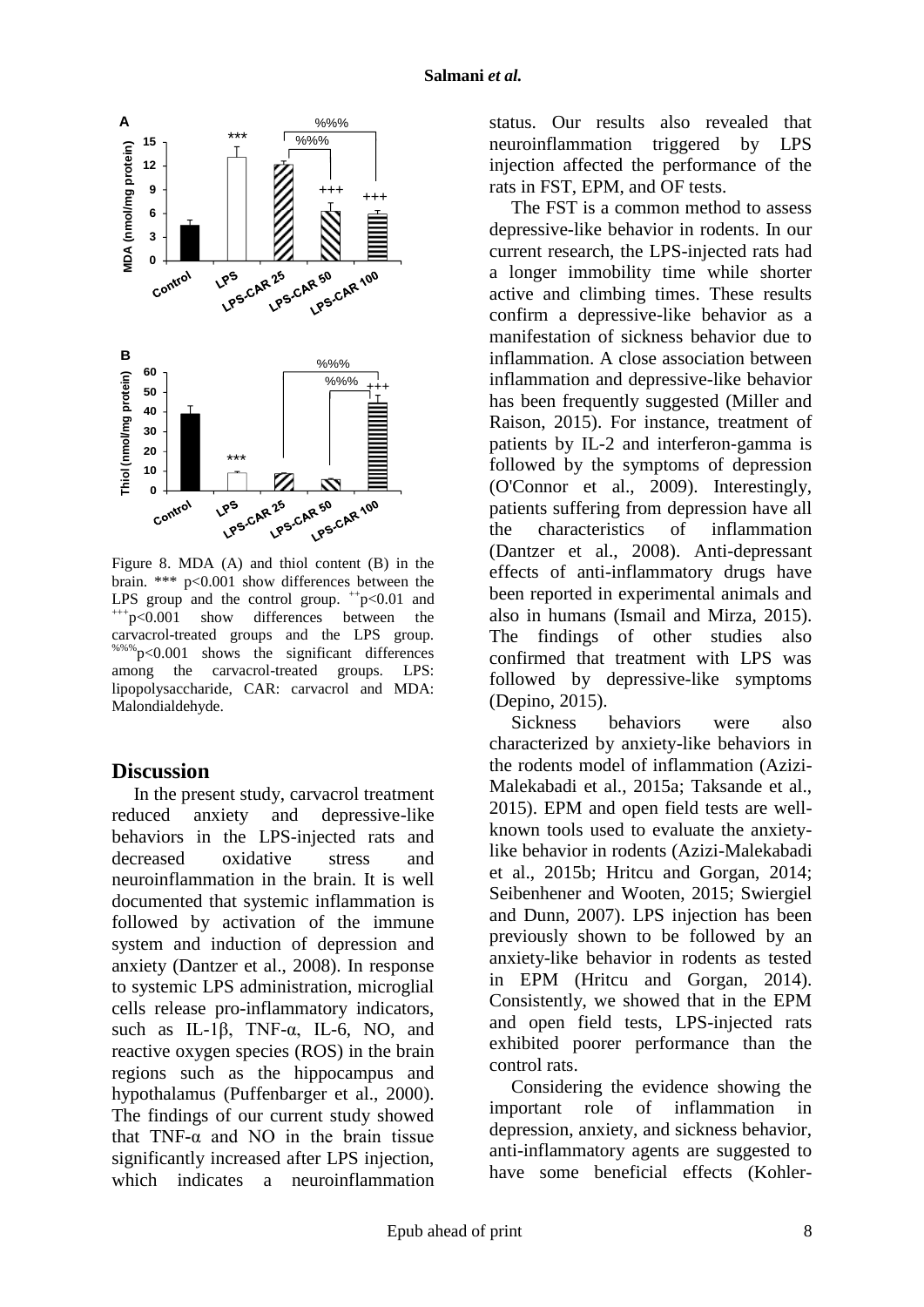[Forsberg et al., 2019;](#page-11-5) [Yang et al., 2019\)](#page-12-3). Previous reports indicated antioxidant and anti-inflammatory properties for carvacrol and it is shown that it can reduce the production of a variety of proinflammatory agents such as TNF-α, IL-1β, NO, PGE2, and cyclooxygenase (COX)-2 [\(Landa et al., 2009;](#page-11-6) [Yanishlieva](#page-12-4)  [et al., 1999;](#page-12-4) [Yin et al., 2012\)](#page-12-5). Our results indicated that carvacrol attenuated TNF-α and NO levels in the brain, which might reflect an anti-inflammatory effect.

Our results in the FST test showed that carvacrol-treated animals had shorter immobility time while longer climbing and active times compared to the LPS group. The effects of carvacrol on inflammationrelated depressive-like behavior have not been evaluated before; however, in other animal models, it was previously shown that acute treatment by carvacrol reduces the immobility time in the tail suspension and FST tests [\(Melo et al., 2011\)](#page-11-7). It was also previously shown that *Zataria multiflora* and some other plants which contain carvacrol, were able to decrease depressive-like behavior induced by LPS [\(Amiresmaeili et al., 2018;](#page-9-7) [Arab et al.,](#page-9-0)  [2020\)](#page-9-0). Monoamines are effective in regulating the activity of various brain regions. For example, in the limbic system regions, including the amygdala, hippocampus, and nucleus accumbens, monoamines regulate emotion, and in basal ganglia, they regulate the psychomotor and rewarding process [\(Mogenson et al., 1980\)](#page-11-8). It has been reported that the anti-depressant effect of carvacrol is mediated through the interaction with the dopaminergic system [\(Melo et al., 2011\)](#page-11-7). Carvacrol inhibits the reuptake of monoamines [\(Melo et al.,](#page-11-7)  [2011\)](#page-11-7), which may explain the beneficial effects of carvacrol in reducing depressivelike behavior evident in our study; however, more investigations are needed to be done.

Improved performance was also observed in the carvacrol-treated rats in the EPM and open field tests, confirming possible anxiolytic effects of carvacrol in inflammatory conditions. Using EPM, marble-burying task and light-dark box, it has been previously reported that carvacrol acetate exerted an anxiolytic effect in mice, and this effect was comparable to the effects of buspirone and diazepam [\(Pires et](#page-11-9)  [al., 2013\)](#page-11-9). The anxiolytic effects of carvacrol have been suggested to be mediated through the GABA pathways [\(Melo et al., 2010\)](#page-11-10), which may also play a part in our findings, but it have to be challenged in the further studies.

Previous studies have reported a range of therapeutic properties for carvacrol, including antioxidant effects [\(Silva and](#page-12-6)  [Fernandes, 2010\)](#page-12-6). In the brain tissue, carvacrol has been reported to protect against tissue oxidative stress induced by LPS injection [\(Samarghandian et al.,](#page-12-7)  [2016\)](#page-12-7). Carvacrol was previously shown to reduce MDA levels and the metabolites of NO and increase total thiol content and superoxide dismutase in the hippocampus and cortex [\(Samarghandian et al., 2016\)](#page-12-7). In the current research, the medium and highest doses of carvacrol reduced MDA levels in the cortex of LPS-treated rats. Carvacrol also increased thiol content in the brain at 100 mg/kg. Considering these findings and the mentioned evidence, it seems that the protective effects of carvacrol may arise from its antioxidant effects; however, more investigations are needed.

Treatment of LPS-injected rats with carvacrol improved their performance on the FST, as well as open field, and EPM tests, and also reduced brain TNF-α, NO, and MDA levels and increased brain thiol content. Considering these results, it seems that the improving effects of carvacrol on anxiety and depressive-like behaviors are due to its anti-inflammatory and antioxidant effects.

## **Acknowledgment**

The authors appreciate the Vice Chancellor for Research and Technology of Mashhad University of Medical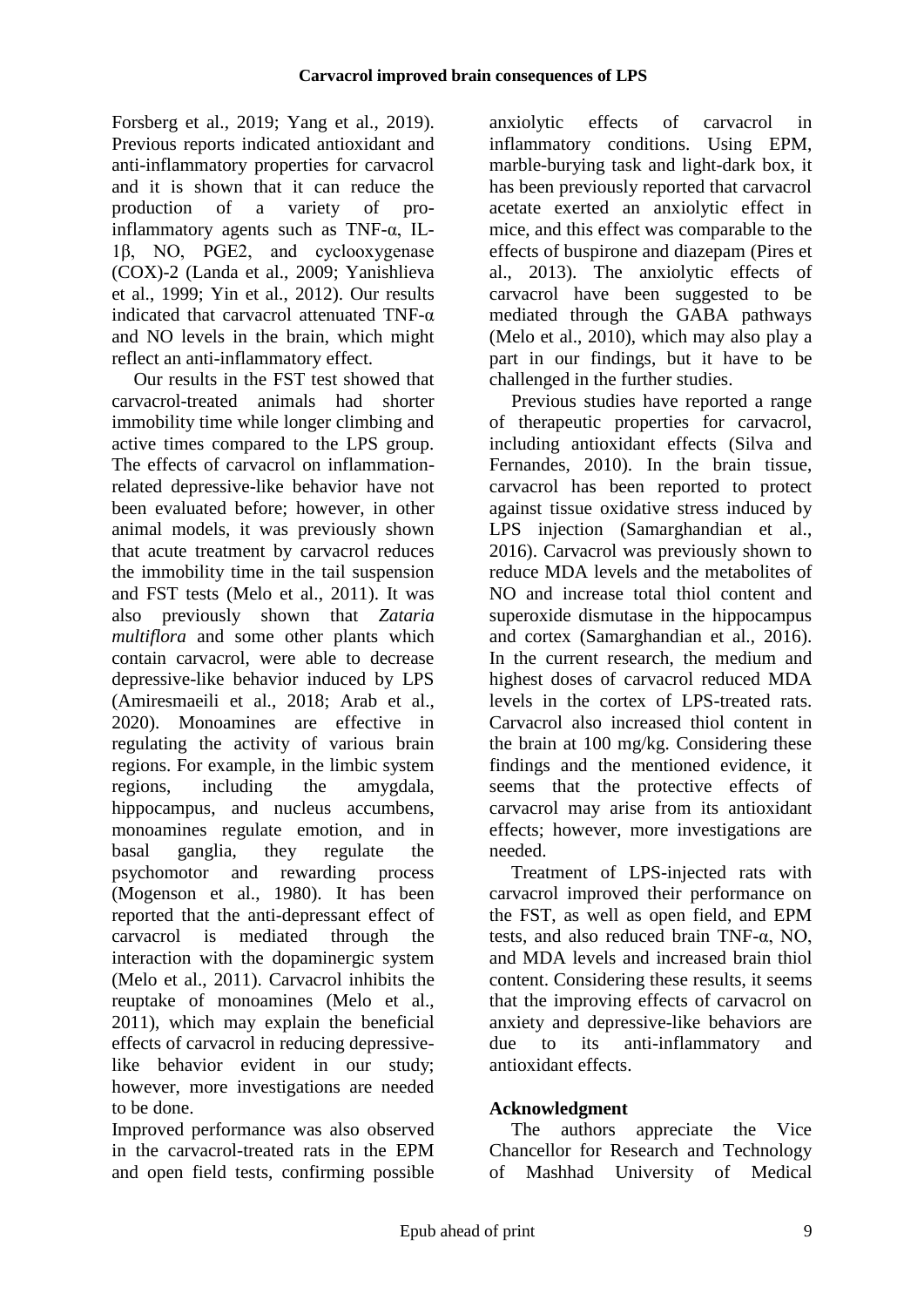Sciences for their financial support (980857).

## **Conflicts of interest**

The authors have declared that there is no conflict of interest.

## **References**

- Alavinezhad A, Hedayati M, Boskabady MH. 2017. The effect of Zataria multiflora and carvacrol on wheezing, FEV1 and plasma levels of nitrite in asthmatic patients. Avicenna J Phytomed, 7: 531-541.
- Amin F, Memarzia A, Kazerani HR, Boskabady MH. 2020a. Carvacrol and Zataria multiflora influenced the PPARγ agonist effects on systemic inflammation and oxidative stress induced by inhaled paraquat in rat. Iran J Basic Med Sci, 23: 930-936.
- Amin F, Memarzia A, Rad HK, Kazerani HR, Boskabady MH. 2021. Carvacrol and PPARγ agonist, pioglitazone, affects inhaled paraquat-induced lung injury in rats. Sci Rep, 11: 8129.
- Amin F, Roohbakhsh A, Memarzia A, Kazerani HR, Boskabady MH. 2020b. Paraquat-induced systemic inflammation and increased oxidative markers in rats improved by Zataria multiflora extract and carvacrol. Avicenna J Phytomed, 10: 513-522.
- <span id="page-9-7"></span>Amiresmaeili A, Roohollahi S, Mostafavi A, Askari N. 2018. Effects of oregano essential oil on brain TLR4 and TLR2 gene expression and depressive-like behavior in a rat model. Res Pharm Sci, 13: 130-141.
- <span id="page-9-0"></span>Arab Z, Hosseini M, Mashayekhi F, Anaeigoudari A. 2020. Zataria multiflora extract reverses lipopolysaccharideinduced anxiety and depression behaviors in rats. Avicenna J Phytomed, 10: 78-88.
- <span id="page-9-1"></span>Aryanezhad M, Abdi M, Amini S, Hassanzadeh K, Valadbeigi E, Rahimi K, Izadpanah E, Moloudi MR. 2021. Cinnamomum zeylanicum extract has antidepressant-like effects by increasing brain-derived neurotrophic factor (BDNF) and its receptor in prefrontal cortex of rats. Avicenna J Phytomed, 11: 302-313.
- <span id="page-9-5"></span>Azizi-Malekabadi H, Hosseini M, Pourganji M, Zabihi H, Saeedjalali M, Anaeigoudari

A. 2015a. Deletion of ovarian hormones induces a sickness behavior in rats comparable to the effect of lipopolysaccharide. Neurol Res Int, 2015: 627642.

- <span id="page-9-6"></span>Azizi-Malekabadi H, Pourganji M, Zabihi H, Saeedjalali M, Hosseini M. 2015b. Tamoxifen antagonizes the effects of ovarian hormones to induce anxiety and depression-like behavior in rats. Arq Neuropsiquiatr, 73: 132-139.
- Bakhtiari-Dovvombaygi H, Izadi S, Zare Moghaddam M, Hashemzehi M, Hosseini M, Azhdari-Zarmehri H, Dinpanah H, Beheshti F. 2021. Beneficial effects of vitamin D on anxiety and depression-like behaviors induced by unpredictable chronic mild stress by suppression of brain oxidative stress and neuroinflammation in rats. Naunyn Schmiedebergs Arch Pharmacol, 394: 655-667.
- Beheshti F, Hashemzehi M, Hosseini M, Marefati N, Memarpour S. 2020. Inducible nitric oxide synthase plays a role in depression- and anxiety-like behaviors chronically induced by lipopolysaccharide in rats: Evidence from inflammation and oxidative stress. Behav Brain Res, 392: 112720.
- Boskabady MH, Jalali S, Yahyazadeh N, Boskabady M. 2016. Carvacrol attenuates serum levels of total protein, phospholipase A2 and histamine in asthmatic guinea pig. Avicenna J Phytomed, 6: 636-642.
- <span id="page-9-2"></span>Cioanca O, Hritcu L, Mihasan M, Trifan A, Hancianu M. 2014. Inhalation of coriander volatile oil increased anxiolytic–antidepressant-like behaviors and decreased oxidative status in betaamyloid (1–42) rat model of Alzheimer's disease. Physiol Behav, 131: 68-74.
- Cunningham C. 2013. Microglia and neurodegeneration: The role of systemic inflammation. Glia, 61: 71-90.
- <span id="page-9-3"></span>Dantzer R, O'Connor JC, Freund GG, Johnson<br>RW. Kelley KW. 2008. From Kelley KW. 2008. From inflammation to sickness and depression: when the immune system subjugates the brain. Nat Rev Neurosci, 9: 46-56.
- <span id="page-9-4"></span>Depino AM. 2015. Early prenatal exposure to LPS results in anxiety-and depressionrelated behaviors in adulthood. Neuroscience, 299: 56-65.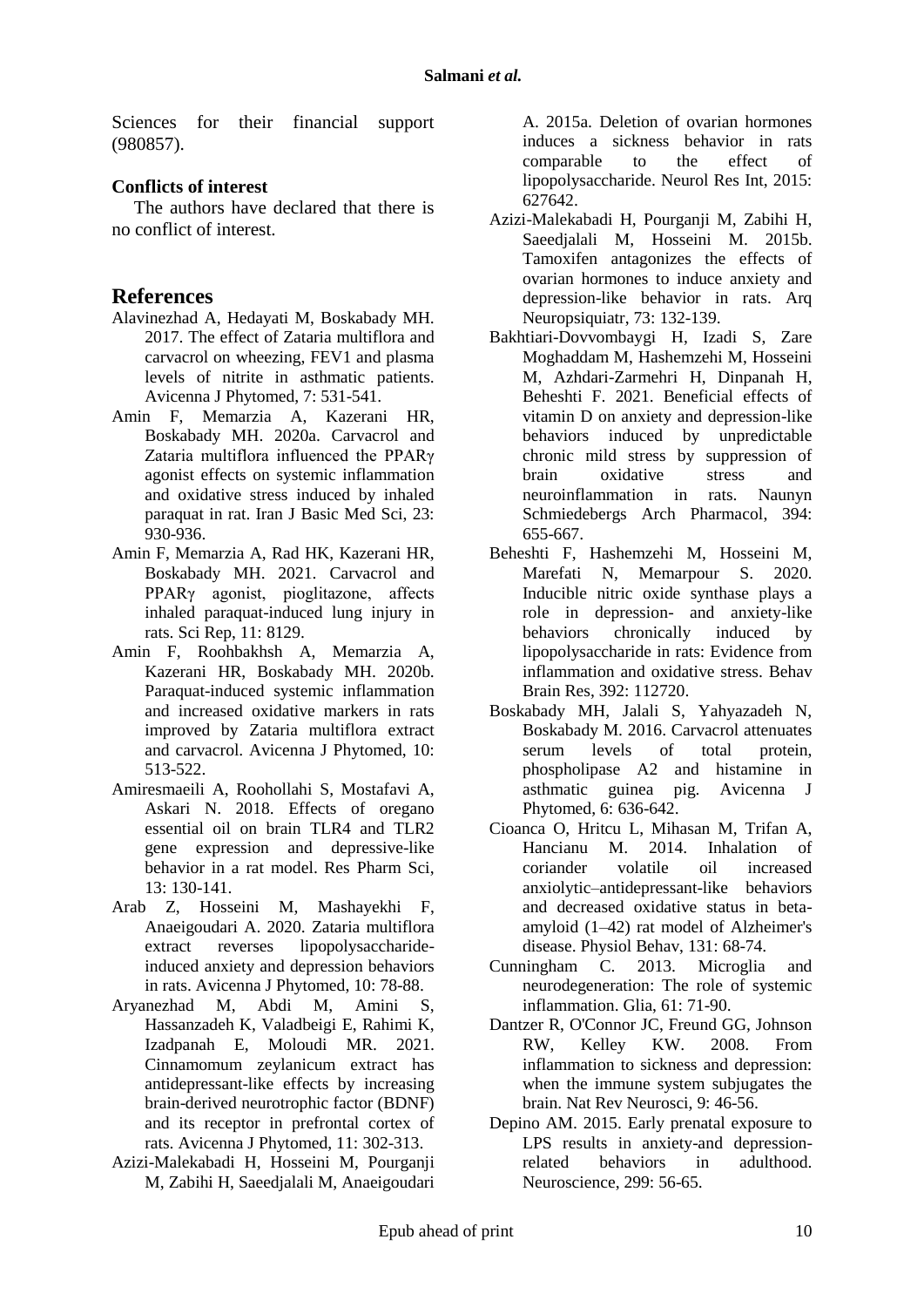- El-Gendy ZA, Ramadan A, El-Batran SA, Ahmed RF, El-Marasy SA, Abd El-Rahman SS, Youssef S. 2021. Carvacrol hinders the progression of hepatic fibrosis via targeting autotaxin and thioredoxin in thioacetamide-induced liver fibrosis in rat. Hum Exp Toxicol, 40: 2188-2201.
- Furtado M, Katzman MA. 2015. Examining the role of neuroinflammation in major depression. Psychiatry Res, 229: 27-36.
- Ghorani V, Alavinezhad A, Rajabi O, Boskabady MH. 2021a. Carvacrol improves pulmonary function tests, oxidant/antioxidant parameters and cytokine levels in asthmatic patients: A randomized, double-blind, clinical trial. Phytomedicine, 85: 153539.
- Ghorani V, Alavinezhad A, Rajabi O, Mohammadpour AH, Boskabady MH. 2021b. Safety and tolerability of carvacrol in healthy subjects: a phase I clinical study. Drug Chem Toxicol, 44: 177-189.
- Ghorani V, Boskabady M, Boskabady MH. 2019. Effect of carvacrol on pulmonary function tests, and total and differential white blood cell counts in healthy volunteers: A randomized clinical trial. Avicenna J Phytomed, 9: 134-142.
- <span id="page-10-1"></span>Hakimi Z, Salmani H, Marefati N, Arab Z, Gholamnezhad Z, Beheshti F, Shafei MN, Hosseini M. 2020. Protective effects of carvacrol on brain tissue inflammation and oxidative stress as well as learning and memory in lipopolysaccharidechallenged rats. Neurotox Res, 37: 965- 976.
- <span id="page-10-0"></span>Hilakivi-Clarke LA, Wozniak KM, Durcan MJ, Linnoila M. 1990. Behavior of streptozotocin-diabetic mice in tests of exploration, locomotion, anxiety, depression and aggression. Physiol Behav, 48: 429-433.
- Holmes C. 2013. Review: Systemic inflammation and Alzheimer's disease. Neuropathol Appl Neurobiol, 39: 51-68.
- Hosseini M, Boskabady MH, Khazdair MR. 2021. Neuroprotective effects of Coriandrum sativum and its constituent, linalool: A review. Avicenna J Phytomed, 11: 436-450.
- <span id="page-10-3"></span>Hritcu L, Gorgan LD. 2014. Intranigral lipopolysaccharide induced anxiety and depression by altered BDNF mRNA expression in rat hippocampus. Prog Neuropsychopharmacol Biol Psychiatry,

51: 126-132.

- Huang Y, Henry CJ, Dantzer R, Johnson RW, Godbout JP. 2008. Exaggerated sickness behavior and brain proinflammatory cytokine expression in aged mice in response to intracerebroventricular lipopolysaccharide. Neurobiol Aging, 29: 1744-1753.
- <span id="page-10-2"></span>Ismail H, Mirza B. 2015. Evaluation of analgesic, anti-inflammatory, antidepressant and anti-coagulant properties of Lactuca sativa (CV. Grand Rapids) plant tissues and cell suspension in rats. BMC Complement Altern Med, 15: 199.
- Khazdair MR, Alavinezhad A, Boskabady MH. 2018. Carvacrol ameliorates haematological parameters, oxidant/antioxidant biomarkers and pulmonary function tests in patients with sulphur mustard-induced lung disorders: A randomized double-blind clinical trial. J Clin Pharm Ther, 43: 664-674.
- Khazdair MR, Boskabady MH. 2019a. A double-blind, randomized, placebocontrolled clinical trial on the effect of carvacrol on serum cytokine levels and pulmonary function tests in sulfur mustard induced lung injury. Cytokine, 113: 311-318.
- Khazdair MR, Boskabady MH. 2019b. The effect of carvacrol on inflammatory mediators and respiratory symptoms in veterans exposed to sulfur mustard, a randomized, placebo-controlled trial. Respir Med, 150: 21-29.
- Khazdair MR, Boskabady MH, Hosseini M, Rezaee R, M. Tsatsakis A. 2015. The effects of Crocus sativus (saffron) and its constituents on nervous system: A review. Avicenna J Phytomed, 5: 376-391.
- Kianmehr M, Rezaee A, Mahmoudi M, Ghorani V, Boskabady MH. 2019. T helper cells subtypes and their cytokine gene expression affected by carvacrol in sensitized mice administered during sensitization period. J Cell Biochem, 120: 5343-5354.
- Kianmehr M, Rezaei A, Boskabady MH. 2016. Effect of carvacrol on various cytokines genes expression in splenocytes of asthmatic mice. Iran J Basic Med Sci, 19: 402-410.
- Kianmehr M, Rezaei A, Hosseini M, Khazdair MR, Rezaee R, Askari VR, Boskabady MH. 2017. Immunomodulatory effect of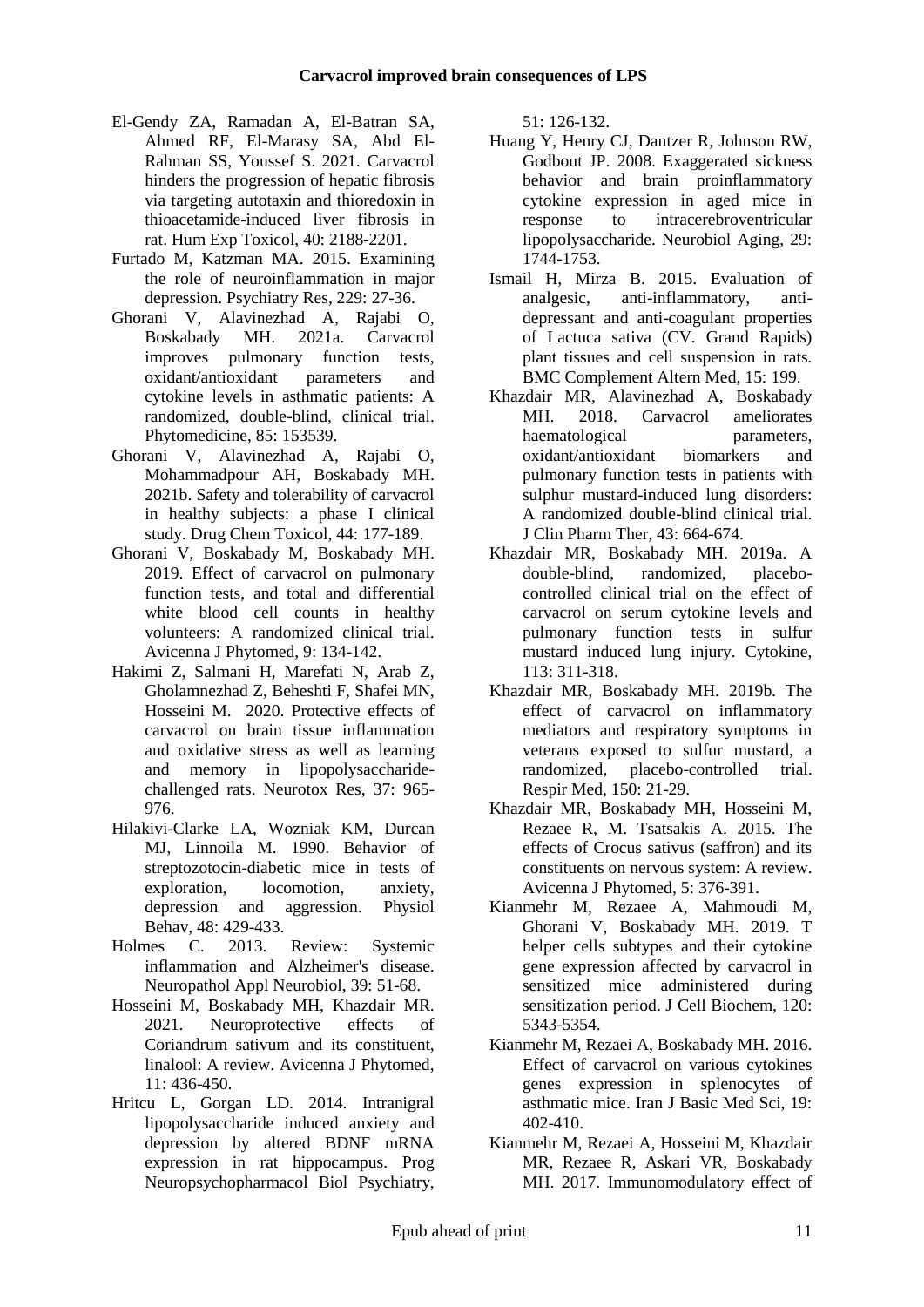characterized extract of Zataria multiflora on Th(1), Th(2) and Th(17) in normal and Th(2) polarization state. Food Chem Toxicol, 99: 119-127.

- <span id="page-11-5"></span>Kohler-Forsberg O, Lydholm CN, Hjorthoj C, Nordentoft M, Mors O, Benros ME. 2019. Efficacy of anti-inflammatory treatment on major depressive disorder or depressive symptoms: meta-analysis of clinical trials. Acta Psychiatr Scand, 139: 404-419.
- <span id="page-11-6"></span>Landa P, Kokoska L, Pribylova M, Vanek T, Marsik P. 2009. In vitro antiinflammatory activity of carvacrol: Inhibitory effect on COX-2 catalyzed prostaglandin E 2 biosynthesisb. Arch Pharm Res, 32: 75-78.
- Lima Mda S, Quintans-Júnior LJ, de Santana WA, Martins Kaneto C, Pereira Soares MB, Villarreal CF. 2013. Antiinflammatory effects of carvacrol: evidence for a key role of interleukin-10. Eur J Pharmacol, 699: 112-117.
- Marefati N, Beheshti F, Memarpour S, Rezaei M, Hosseini M. 2021. The effects of pretreatment with olibanum and its constituent, boswellic acid on synaptic plasticity impairments induced by lipopolysaccharide in rats. Avicenna J Phytomed, 11: 68-78.
- <span id="page-11-7"></span>Melo FH, Moura BA, de Sousa DP, de Vasconcelos SM, Macedo DS, Fonteles MM, Viana GS, de Sousa FC. 2011. Antidepressant-like effect of carvacrol (5- Isopropyl-2-methylphenol) in mice: involvement of dopaminergic system. Fundam Clin Pharmacol, 25: 362-367.
- <span id="page-11-10"></span>Melo FH, Venâncio ET, de Sousa DP, de França Fonteles MM, de Vasconcelos SM, Viana GS, de Sousa FC. 2010. Anxiolytic‐like effect of Carvacrol (5‐ isopropyl‐2‐methylphenol) in mice: involvement with GABAergic transmission. Fundam Clin Pharmacol, 24: 437-443.
- Miller AH, Maletic V, Raison CL. 2009. Inflammation and its discontents: the role of cytokines in the pathophysiology of major depression. Biol Psychiatry, 65: 732-741.
- <span id="page-11-3"></span>Miller AH, Raison CL. 2015. The role of inflammation in depression: from evolutionary imperative to modern treatment target. Nat Rev Immunol, 16: 22-34.
- <span id="page-11-8"></span>Mogenson GJ, Jones DL, Yim CY. 1980. From motivation to action: functional interface between the limbic system and the motor system. Prog Neurobiol, 14: 69- 97.
- Mortazavi A, Mohammad Pour Kargar H, Beheshti F, Anaeigoudari A, Vaezi G, Hosseini M. 2021. The effects of carvacrol on oxidative stress, inflammation, and liver function indicators in a systemic inflammation model induced by lipopolysaccharide in rats. Int J Vitam Nutr Res, 1-11.
- <span id="page-11-0"></span>Norouzi F, Abareshi A, Anaeigoudari A, Shafei MN, Gholamnezhad Z, Saeedjalali M, Mohebbati R, Hosseini M. 2016. The effects of Nigella sativa on sickness behavior induced by lipopolysaccharide in male Wistar rats. Avicenna J Phytomed, 6: 104-116.
- <span id="page-11-4"></span>O'Connor JC, André C, Wang Y, Lawson MA, Szegedi SS, Lestage J, Castanon N, Kelley KW, Dantzer R. 2009. Interferon-γ and tumor necrosis factor-α mediate the upregulation of indoleamine 2, 3 dioxygenase and the induction of depressive-like behavior in mice in response to bacillus Calmette-Guérin. J Neurosci, 29: 4200-4209.
- <span id="page-11-1"></span>Patro G, Kumar Bhattamisra S, Kumar Mohanty B. 2016. Effects of Mimosa pudica L. leaves extract on anxiety, depression and memory. Avicenna J Phytomed, 6: 696-710.
- Patterson SL. 2015. Immune dysregulation and cognitive vulnerability in the aging brain: Interactions of microglia, IL-1β, BDNF and synaptic plasticity. Neuropharmacology, 96: 11-18.
- <span id="page-11-9"></span>Pires LF, Costa LM, Silva OA, de Almeida AA, Cerqueira GS, de Sousa DP, de Freitas RM. 2013. Anxiolytic-like effects of carvacryl acetate, a derivative of carvacrol, in mice. Pharmacol Biochem Behav, 112: 42-48.
- <span id="page-11-2"></span>Puffenbarger RA, Boothe AC, Cabral GA. 2000. Cannabinoids inhibit LPS‐inducible cytokine mRNA expression in rat microglial cells. Glia, 29: 58-69.
- Raison CL, Capuron L, Miller AH. 2006. Cytokines sing the blues: inflammation and the pathogenesis of depression. Trends Immunol, 27: 24-31.
- Roth J, Harre EM, Rummel C, Gerstberger R, Hubschle T. 2004. Signaling the brain in